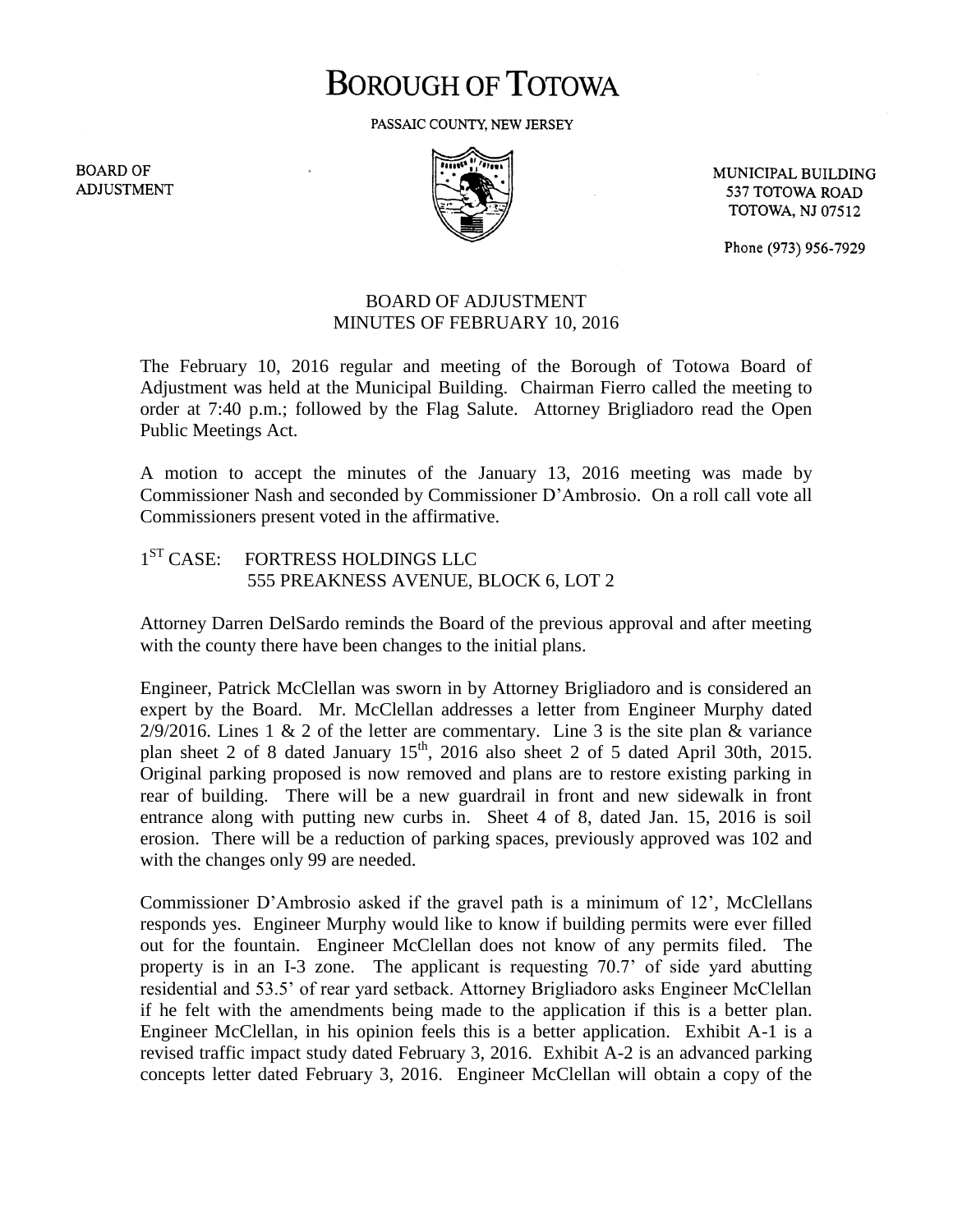pressure and flow test that was done on hydrants on October 1, 2015 and will also send a copy to Engineer Murphy.

Joseph Sterba, Architect was sworn in by Attorney Brigliadoro and considered and expert in his field by the Board. Exhibit A-3 is the same site plan but had color added and is dated 2/10/16. There have been no changes to the building from the prior approved application, just the relocation of the fountain. Exhibit A-4 is floor plan dated 12/3/15. This plan shows the  $3<sup>rd</sup>$  floor is the entry level of the building and the  $4<sup>th</sup>$  floor is currently office space and will now have bathrooms, secondary prep room, meeting room, and storage for liquor. The  $5<sup>th</sup>$  floor addition will have additional seating. Exhibit A-5 shows the height of the building was 50' and is now reduced to 46'9  $\frac{1}{2}$ ".

Joseph Barbieri Jr., Planner was sworn in by Attorney Brigliadoro is considered an expert in his field by the Board. The existing fountain at the front of the building will be slid forward towards Preakness Ave. A design waiver is needed instead of a variance even though non permitted use adds an esthetic positive for the building use. The changes in the application will promote good access for emergency services. Engineer Murphy states moving the fountain was a result of aiding to emergency services and if not approved the fountain will have to be removed.

Motion was made by Vice Chairman to open to the public and seconded by Commissioner D'Ambrosio.

Motion was made by Commissioner D'Ambrosio to close this portion to the public

A motion was made by Commissioner D'Ambrosio to grant this application and seconded by Commissioner Patten. Vote  $7 - 0$  to approve @ 8:29 pm.

#### $2^{ND}$  CASE: LILLIAN DOBRE 49 FRANCIS STREET, BLOCK 140, LOT 2

Attorney Raymond Redding presents Cindy Maselko, Architect who was sworn in by Attorney Brigliadoro. Cindy works for Mistry Designs and is considered an expert in her field by the Board. Architect Maselko presents a photo (A2.0) of what the home looked like before the fire. She is proposing to reduce the footprint of the home. There will be two changes to the site plan, instead of a side door it will be placed in the back of the home. The corner will be closed in and the applicant will rebuild curb and side walk. In floor plan A2.01 there will be an unfinished basement and each floor will have 2 bedroom with 1 ½ baths. The elevation plan shows stone veneer and vinyl siding. Some of the variances needed are continuation of front set back, continuation of rebuilding, adding to F.A.R., and to add 100% impervious coverage for deck to back for entry. Commissioner Mancini asked if there was an attic, Applicant states there is just a hatch. Commissioner D'Ambrosio would like to know if the foundation is staying the same, Applicant states the foundation will stay the same except posts for the deck will be added. Commissioner Patten asked if the area under the deck full or just a crawl space, Applicant responded just a crawl space.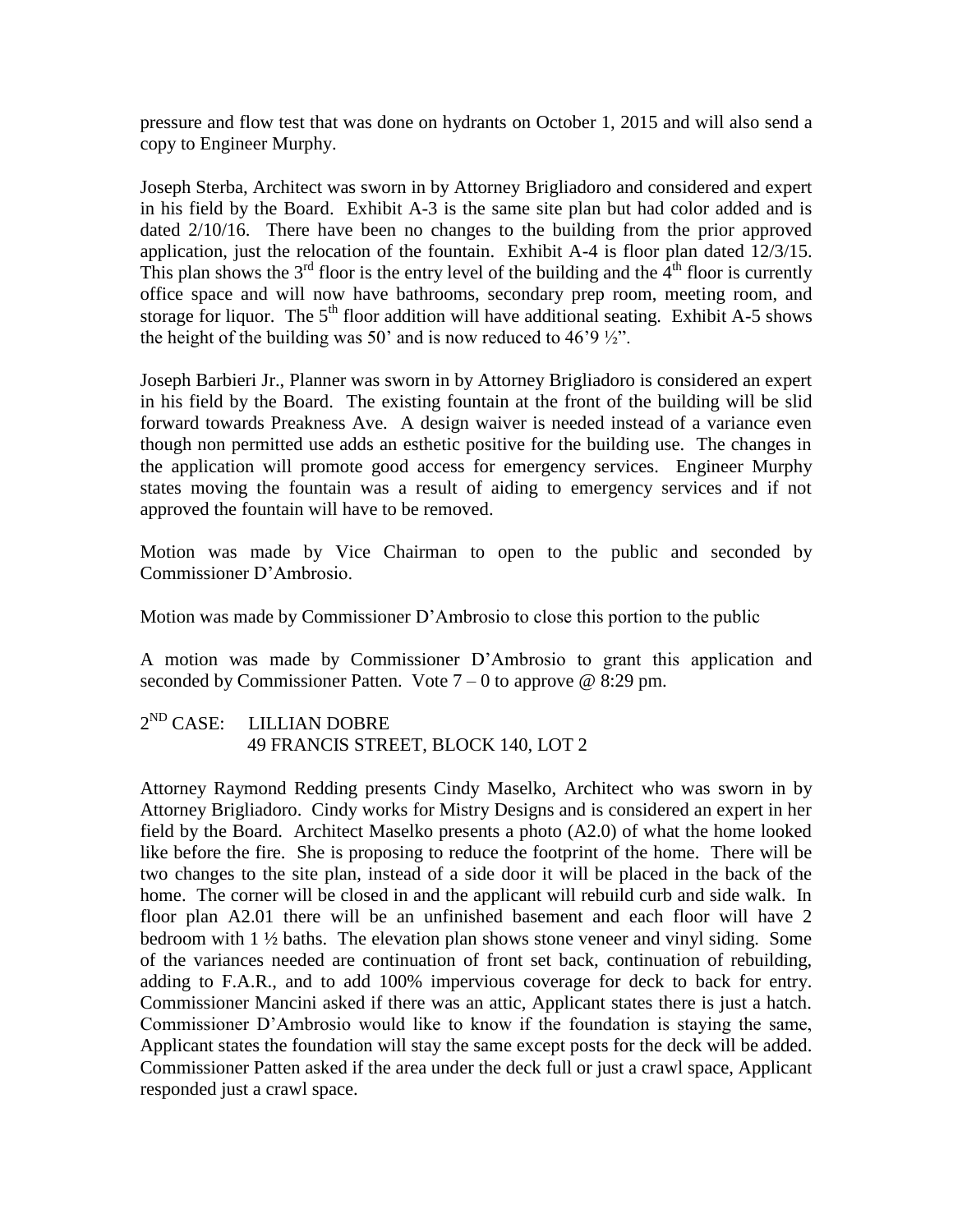Alex Oldja, witness, was sworn in by Attorney Brigliadoro. Mr. Oldja is asking for minimal increase in F.A.R. Previously the attic and basement were usable spaces, but now they will be a decrease in living space because they will only be used as storage. Chairman D'Ambrosio asked if the basement will be unfinished, Mr. Oldja states it will only have insulation, sheetrock, and concrete floors. Engineer Murphy asked Mr. Oldja how long the building existed as a 2 family home. Mr. Oldja does not know exactly how long it existed as a 2 family home but when purchased it was contingent of occupancy for a 2 family home. Commissioner Mancini would like to know if the basement will be used as storage for both apartments, Mr. Oldja responds yes.

Motion to open to the public was made by Commissioner Bavazzano and seconded by Commissioner Mancini.

Adrian Krygsman, resides at 53 Francis Ave. Mr. Krygsman would like to commend the Applicant for the plans but is concerned about drainage. He would like to know if the slight grade could be diverted to the street. Mr. Oldja states he would work with the building department to address any issues.

Motion to close the public portion of this case was made by Commissioner Nash and seconded by Commissioner Bavazzano.

Motion to grant this application was made by Commissioner Patten and seconded by Commissioner Nash. Vote was  $7 - 0$  to approve @ 9:06 pm.

#### $3<sup>RD</sup> CASE:$ SUNSET RIDGE 617 PREAKNESS AVE, BLOCK 2, LOTS 1, 2, 3, & 4, BLOCK 3, LOTS 1, 1.01, 3, 6, 7, & 8

Attorney Jerome Vogel submits Exhibit B-1 which is a letter from the Municipal Clerk about the Resolution 143-2015 of the Mayor & Council and Borough of Totowa in regards to the street which will be vacated if application is approved. Attorney Vogel states the applicant will provide housing that is 270' of frontage in an I-3 zone. The property is suited for this type of housing.

Marc Walker, Engineer was sworn in by Attorney Brigliadoro and considered an expert in his field by the Board. Engineer Walker states the property is 5.77 acres. Exhibit A-1 is the surrounding area exhibit. Maple Street is approx. 106' long and the property is on a vacant lot. Applicant is proposing to build a luxury condominium unit that would fit in a suitable manor. Exhibit A-2 is a colored rendering of the site plan. The soil logs storm water management area is noted and has to meet all standards. The applicant is proposing 96 parking spaces, 46 of which will be garage spaces. The building will consist of 48 units. The variances needed are the building height of 48', use variance, and side yard setback. The F.A.R. living space is .375 and impervious coverage is 23.8. There will be lighting on the access road, lighting on the housing unit, and lighting on the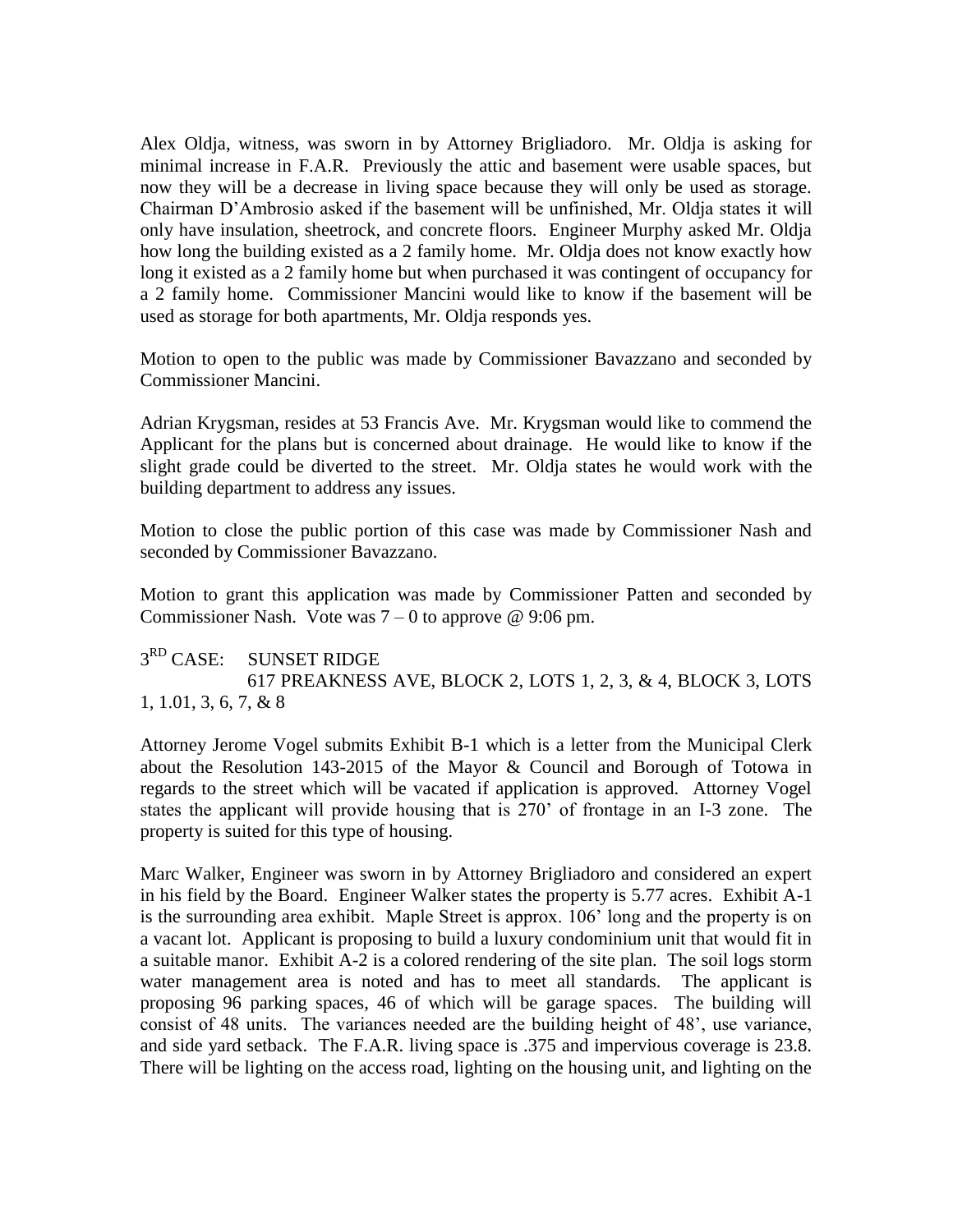parking lot area. Attorney Brigliadoro states if variances granted the applicant would have to come back with site plans.

James P. Cutillo, Architect, was sworn in by Attorney Brigliadoro and considered and expert in his field by the Board. Exhibit A-3 is a color rendering and shows the front elevation facing the parking lot, which will be finished in stone veneer and siding and a mansard roof. The parking area will consist of 46 spaces with an elevator in the middle with access to all floors. The floor plan shows 48 units, 40-2 bedroom units with 2 baths and 8-1 bedroom units with 1 bath.

Joseph Barbieri Jr., Planner was sworn in again by Attorney Brigliadoro and considered an expert in his filed by the Board. Exhibit A-1 shows the property located on Preakness Ave which is located in and I-3 zone. The property is fitting for the Borough's Master Plan of an increase in population from current population of 10,804 to a proposed 13,310 in 2040. Some of the positive criteria is the property is suitable for proposed use, the building will fit in line with the residential use, it fills the housing need, the area can handle the proposed traffic, and the rezoned I-3 zone is recommending to residential zone. Some of the negative criteria is the variance can be granted without substantial detriment to the public good, it will not impair the purpose or the intent.

Mr. Barbieri feels the building height would be 44' and the propose side yard variance would be 53.9' to the north of the property. The application will provide units for the Borough to fulfill their obligation to affordable housing units. As of right now the state mandates 20% to be affordable housing units which would come to 8.3 units. Totowa Planner, Darlene Green is concerned about the applicant complying with this obligation. Attorney Vogel states the applicant will comply regardless if it has to be 9 units. There was a lot of discussion regarding the number of units and what types of units are required because of the Judge's decision is still not concluded.

Commissioner Patten would like to know if 3 bedroom units are required to the affordable housing, would the applicant have to make modifications to the proposed plan of the building to accommodate. Attorney Vogel states there would be no modifications to the size of the building that is being presented tonight, just that the applicant would have to modify the size of the rooms to maintain 48 units. Vice Chairman Krautheim would like to know if this application has to fulfill the whole requirement for the town. Planner Green states they only have to fulfill a portion of it. Planner Green offered to the applicant approval of the application if he commits to 9 units for the affordable housing and out of the 9 none would have to be 3 bedroom units. Attorney Vogel would like to change that to up to 9 units, he does not want to commit to the 9 if by chance the law changes and the 20% goes down to either 10% or 15%. Attorney Vogel suggest to the planner that the town can refuse to give him a building permit if the applicant fails to fulfill his requirements of up to 9, but not to exceed 9 units for affordable living.

Commissioner Patten makes a motion to open the floor to the public and is seconded by Commissioner D'Ambrosio.